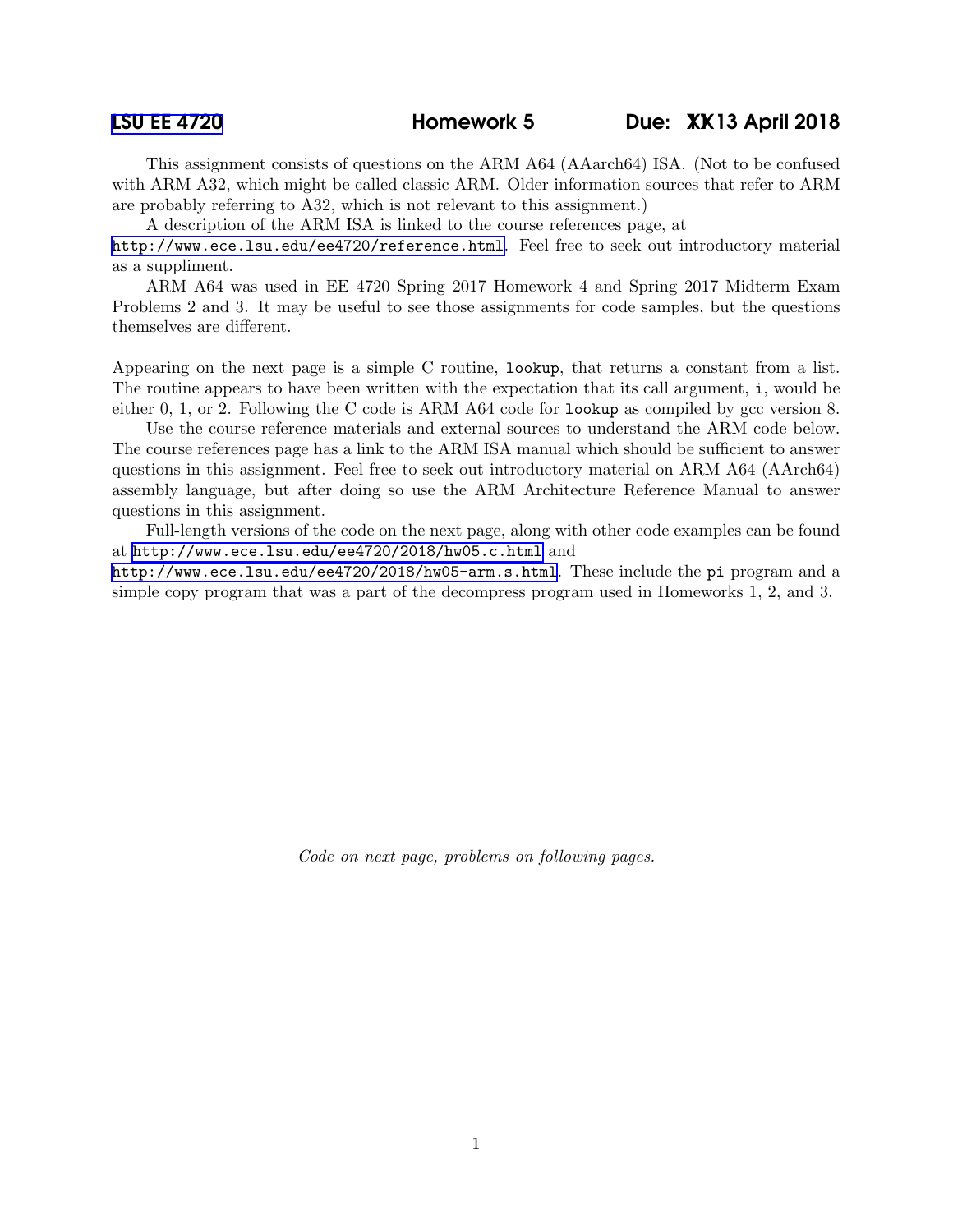```
int lookup(int i)
{
 int c[] = { 0x12345678, 0x1234, 0x1234000 };
 return c[i];
}
@ ARM A64 Assembly Code. C code appears in comments.
lookup:
@@ R e g i s t e r U s a g e
@
@ CALL VALUE
@ w0: The value of i (from the C routine above).
@
@ RETURN VALUE
@ w0: The value of c[i].
@
@ Note: The size of int here is 4 bytes.
@ const int c[] = { 0x12345678, 0x1234, 0x1234000 };
       adrp x1, .LC1
       mov w2, 0x4000
       ldr d0, [x1, #:lo12:.LC1]
       movk w2, 0x123, lsl 16
       str w2, [sp, 8]
       str d0, [sp]
@ return c[i];
       ldr w0, [sp, w0, sxtw 2]
       ret
       . s e 
 t i o n
       .rodata.cst8,"aM",@progbits,8
.LC1:
       .word 0x12345678
       .word 0x1234
```
Problems start on next page.